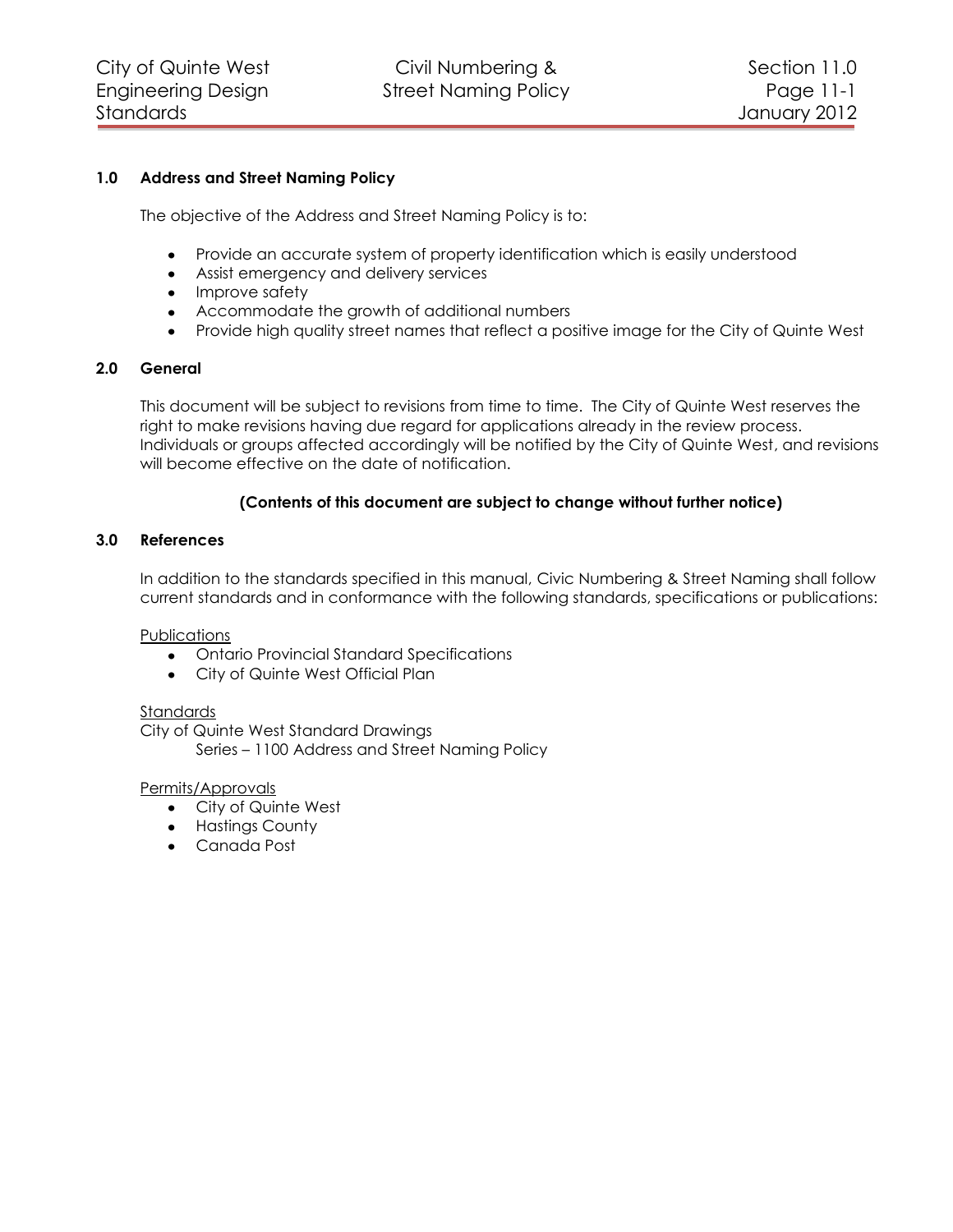# **4.0 Table of Contents**

| <b>SECTION</b> |  | <b>PAGE</b> |
|----------------|--|-------------|
|                |  |             |
|                |  |             |
|                |  |             |
|                |  |             |
|                |  |             |
|                |  |             |
|                |  |             |
|                |  |             |
|                |  |             |
|                |  |             |
|                |  |             |
| 8.0            |  |             |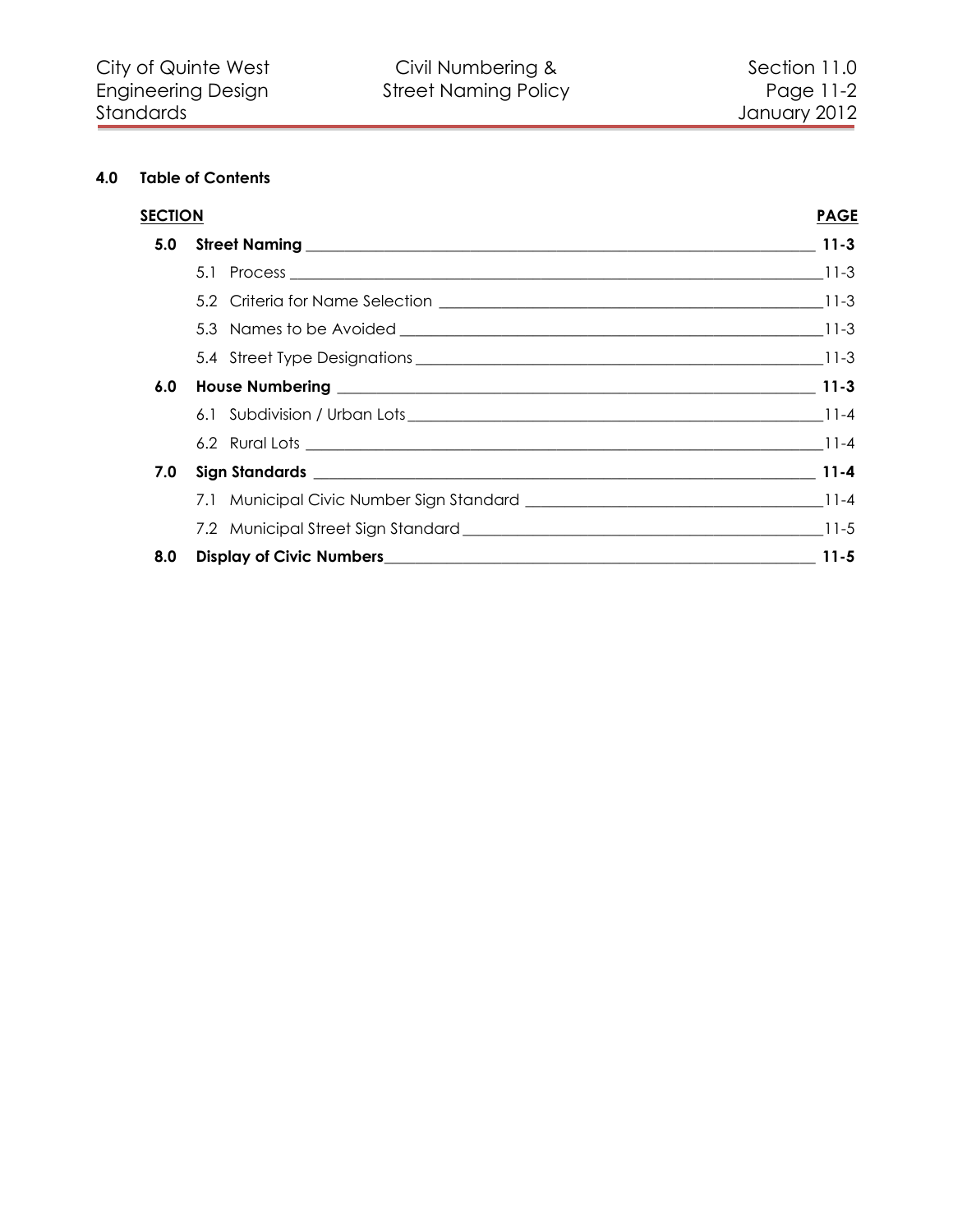## <span id="page-2-0"></span>**5.0 Street Naming**

## <span id="page-2-1"></span>5.1 Process

The owner/developer shall submit a written list of proposed street names to as part of their Development Submission Package including:

- Their locations shown on a reduced 11 x 17 copy of the proposed plan of subdivision  $\bullet$
- $\bullet$ Background information regarding the proposed names

The proposed names will be reviewed by City Staff to determine if the proposed street names are in accordance with the City's Street Naming Criteria.

#### <span id="page-2-2"></span>5.2 Criteria for Name Selection

People, places, events and things related to the City

#### <span id="page-2-3"></span>5.3 Names to be Avoided

Similar sounding streets **Duplicates** Names that could be constituted as advertising Re-use of former street names Awkward, corrupt, discriminatory, or derogatory names, in regard to race, sex, color, creed, political affiliation, or other social factors.

## <span id="page-2-4"></span>5.4 Street Type Designations

| Classification                    | Criteria                                        |
|-----------------------------------|-------------------------------------------------|
| Drive, Trail, Way                 | Streets that are winding or curved              |
| Circle                            | Streets that are circular                       |
| Court, Place                      | Cul-de-sacs                                     |
| Crescent                          | Streets that form a crescent                    |
| Gate                              | Short street that provides an entrance to a     |
|                                   | subdivision                                     |
| Lane, Mews, Close                 | Narrow streets, generally used for a service    |
|                                   | access                                          |
| Square                            | Streets that form part of a square              |
| Street, Avenue, Road, Boulevard   | Major thoroughfares or several blocks in length |
| Terrace, Gardens, Grove, Pathway, | Minor, short streets                            |
| <b>Heights</b>                    |                                                 |

## <span id="page-2-5"></span>**6.0 House Numbering**

Only civic numbering issued and approved by the City will be recognized.

Under no circumstances will a legal lot of record be assigned more than one civic number.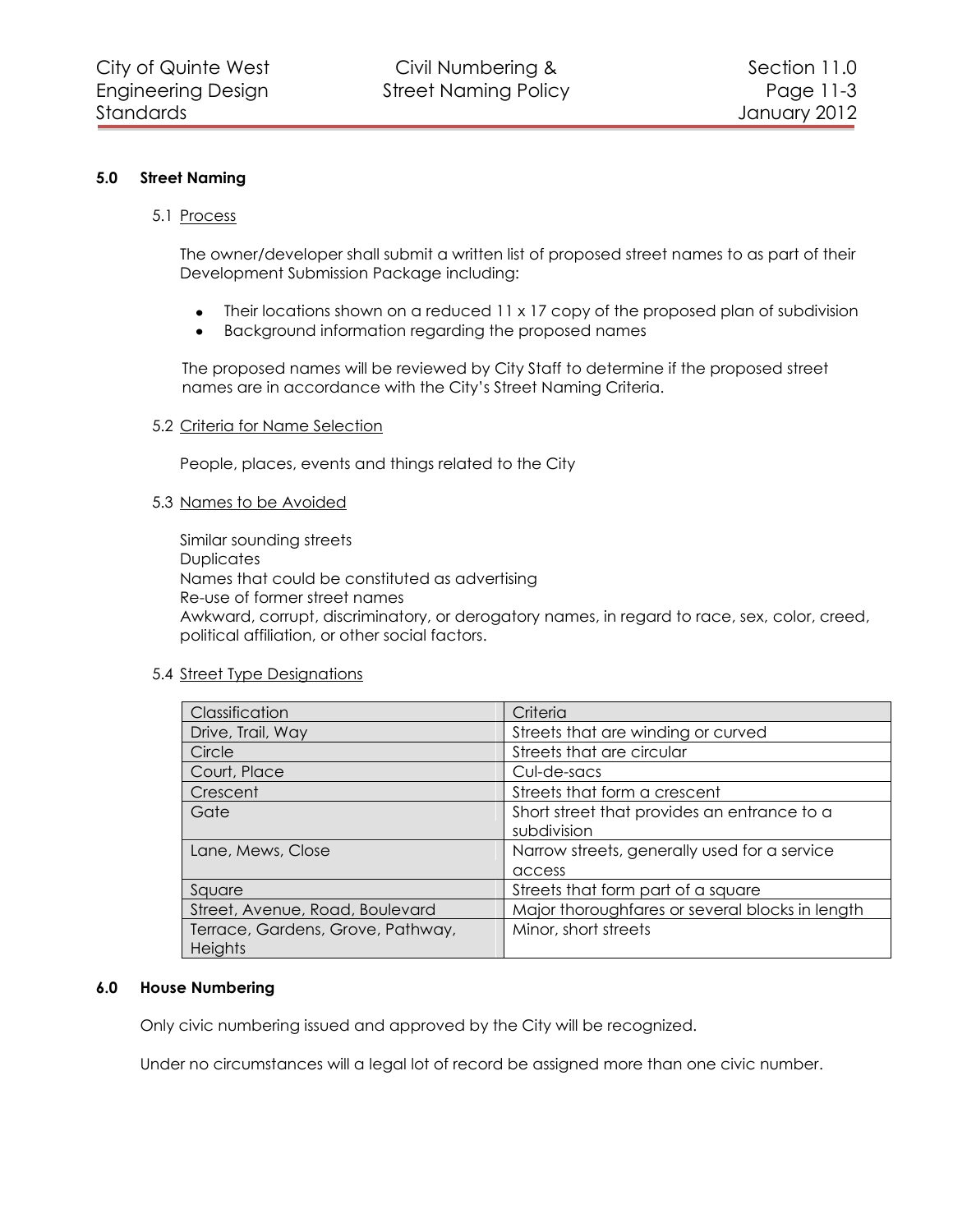Streets with an established numbering pattern shall continue to use that numbering pattern. For new street installations, the right hand side of a street shall be assigned "EVEN" numbers, and the left side of the street shall be assigned "ODD" numbers, starting from the Arterial, Collector, or closest major road.

Only whole numbers will be assigned. If necessary, and renumbering of surrounding buildings is not an option, ½ numbers (e.g. 35 ½) or letters (35A, 35B) will be assigned as determined by the City.

## <span id="page-3-0"></span>6.1 Subdivision / Urban Lots

For new subdivision developments, the City will provide the developer with a Civic Numbering Plan at the development submission package review stage.

For new urban lots, civic address numbering is completed by the City through a Road Entrance Application. Numbering is determined by either the location of the proposed road entrance or on a case-by-case basis.

# <span id="page-3-1"></span>6.2 Rural Lots

Civic address numbering is determined on the location of the road entrance. All entrances must be located and constructed in accordance with current entrance standards as outlined in Section 4.0 Transportation in this manual.

Property owners wanting a civic address number must complete a Road Entrance Application including any applicable fees.

The default space for numbering is incremented in odd or even numbers for every 5m of frontage. E.g. 2, 4, 6, 8 or 3, 5, 7, 9.

# **7.0 Sign Standards**

<span id="page-3-2"></span>It is the developer's responsibility to arrange for the manufacture and installation of property numbering and street name signs as per the approved development plans.

The first number plate and post (if required) shall be supplied and installed by the City. All replacements or new numbers, plates or posts shall be of an equivalent material and grade as those initially supplied, with all costs and installation borne by the property owner.

The City of Quinte West currently uses B.M.R. Manufacturing Incorporated, Campbellford Ontario as its supplier for traffic control signs, including street name and property numbering signs.

| Criteria            | Standard                                                  |
|---------------------|-----------------------------------------------------------|
| Size                | Varies - 7.8 Centimeters (3.5 inches) in height (minimum) |
| Material            | 16 Gal Steel, 0.064 Aluminum                              |
| Color               | Reflective White on Reflective Blue, Both Sides           |
| <b>Hole Pattern</b> | Center's 3., 3 1/3. (MTO), 4                              |
| Hole Size           | $2 - 1/8$ (MTO), $2 - 5/16$                               |

<span id="page-3-3"></span>7.1 Municipal Civic Number Sign Standard